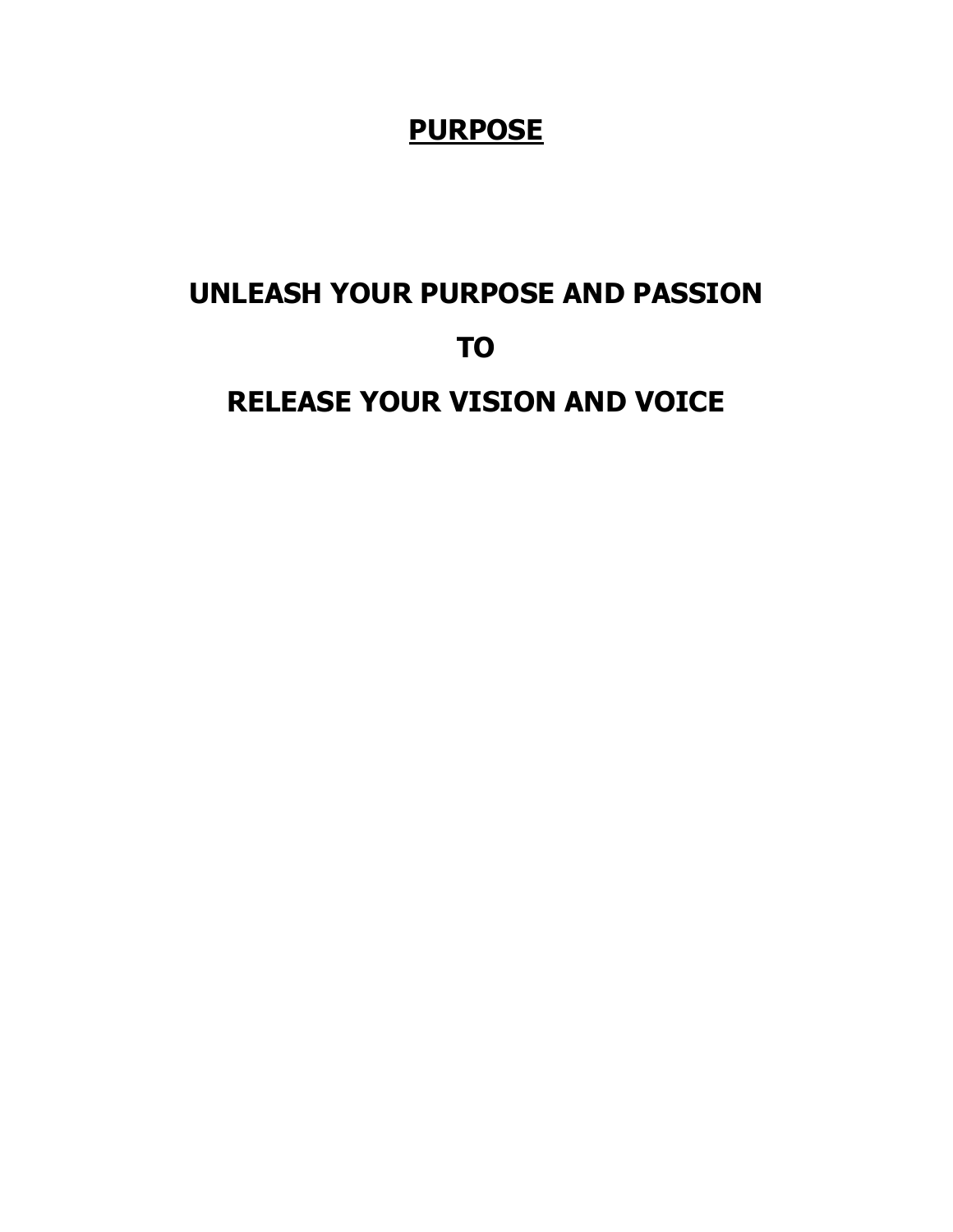I have a Dream….

I have a dream that never ends even when I am awake.

My days are filled with an awareness of who God has created me to be and what purpose He would have me fulfill. I see my purpose played out in the details of my day. I pray with discernment  $-$  I see with clarity  $-$  I act with urgency

I share my purpose and passion with others that come into my life. Some of the people I will know, others I may never met personally, but their lives have been changed because I have been faithful and obedient to the call God has placed in my life.

I clearly articulate my overarching vision

'Unleash Your Purpose and Passion to Release Your Vision and Voice.'

I have a dream that never ends even when I am awake.

\*\*\*\*\*\*\*

My dream brings me to all corners of the earth. Places where people will stare and judge me because I look different. They will see the difference as light and strength.

I am standing in front of a group of 1 or 1000 people sharing the right words and asking the right questions that cause people to think. That is the beginning…they think. Then in my message and conversations their thinking shifts to a belief that each of them has been uniquely equipped by God to fulfill a specific purpose. The talk goes from me and my dream to we and our dream all centered on God. There is a surge of faith in that environment that transfers outside a physical room to move over an entire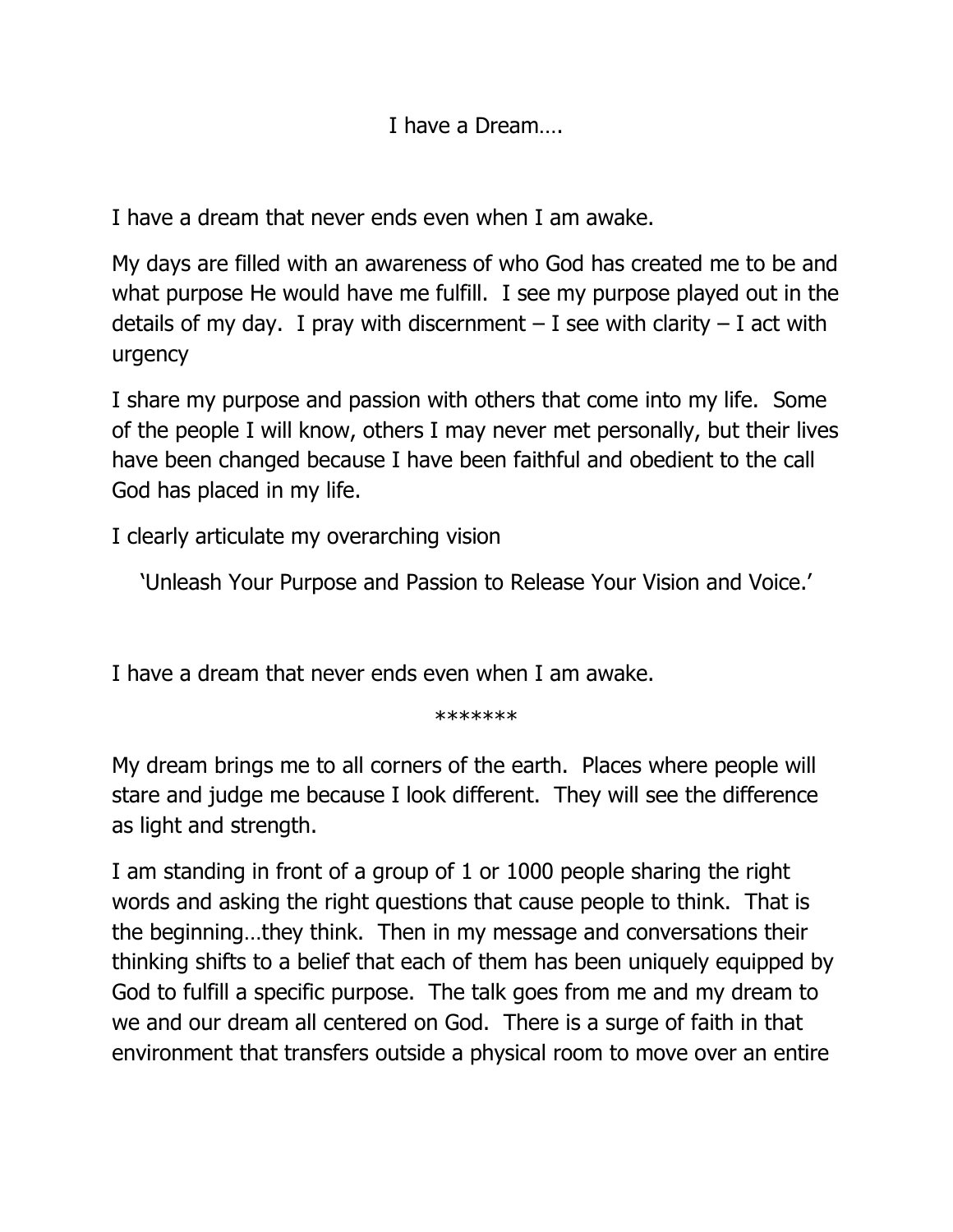country. It is not about me or we. It is about  $He$  – the one who allows us all to dream.

I have a dream that never ends even when I am awake.

\*\*\*\*\*\*\*

When I speak I am wearing my signature color  $-$  a deep pink. There has to be some element of sparkle or bling going on. I have several of my hoops with me by my side. My hoops are now part of who I am. That is awesome! Sometimes I will be wearing cowgirl boots while I speak and hoop. That is fun!

I have a dream that never ends even when I am awake.

\*\*\*\*\*\*\*

I have a dream all my children believe in the one true God and are living a life directed by His guidance. My children live in a country that allows for freedom of speech and belief. In their days there is a revival that will change our nation and restore Godly values to the core of our country. My children come to me for wisdom and I do not judge, I love.

One day I will be a grandmother. My grandchildren will call me "MeMa" and will shower my grandchildren with genuine love and sweetness.

I have a dream that never ends even when I am awake.

\*\*\*\*\*\*\*

In the next three years my husband, Michael, and I are settled in our new careers. His inventions for new medical devices that save lives are in hospitals throughout the world. I am a recognized speaker, author, and coach. Together we touch the lives of millions of people. We give all the glory to God. We do not forget that God blessed us with the strengths and gifts to make the dream a reality. We work together in our areas of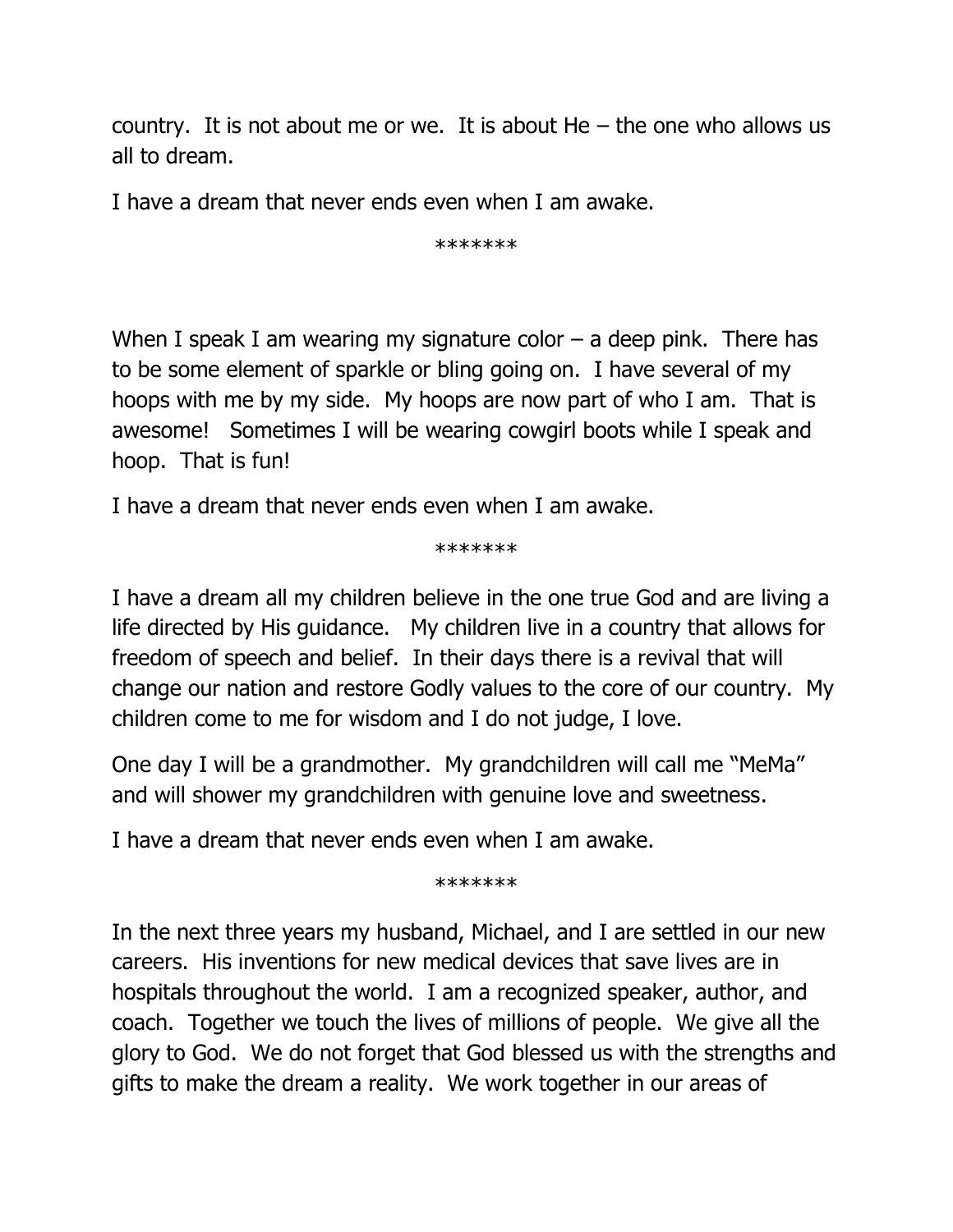strength and stand beside each other in our area of weakness. We are married until our death.

I have a dream that never ends even when I am awake.

\*\*\*\*\*\*\*

Financially, my husband and I will have an income over two million dollars. We have a house in Whitefish Montana and another in North or South Carolina. We invite others to join us in our homes. The homes are used as retreat locations where others can come and hear our message and start on their own journey to fulfill their dream and God designed plan.

I have a dream that never ends even when I am awake.

\*\*\*\*\*\*\*

I have a dream that I am 80 years old and living a full life without pain and illness. I inspire people to have fun. I will still be able to pull out my hoops and surprise the grandchildren. I continue to let God lead me and open the doors that He is calling me to go through. I am not afraid of dying because I have lived my dream and I have made a difference.

My dream ends when I finally go home.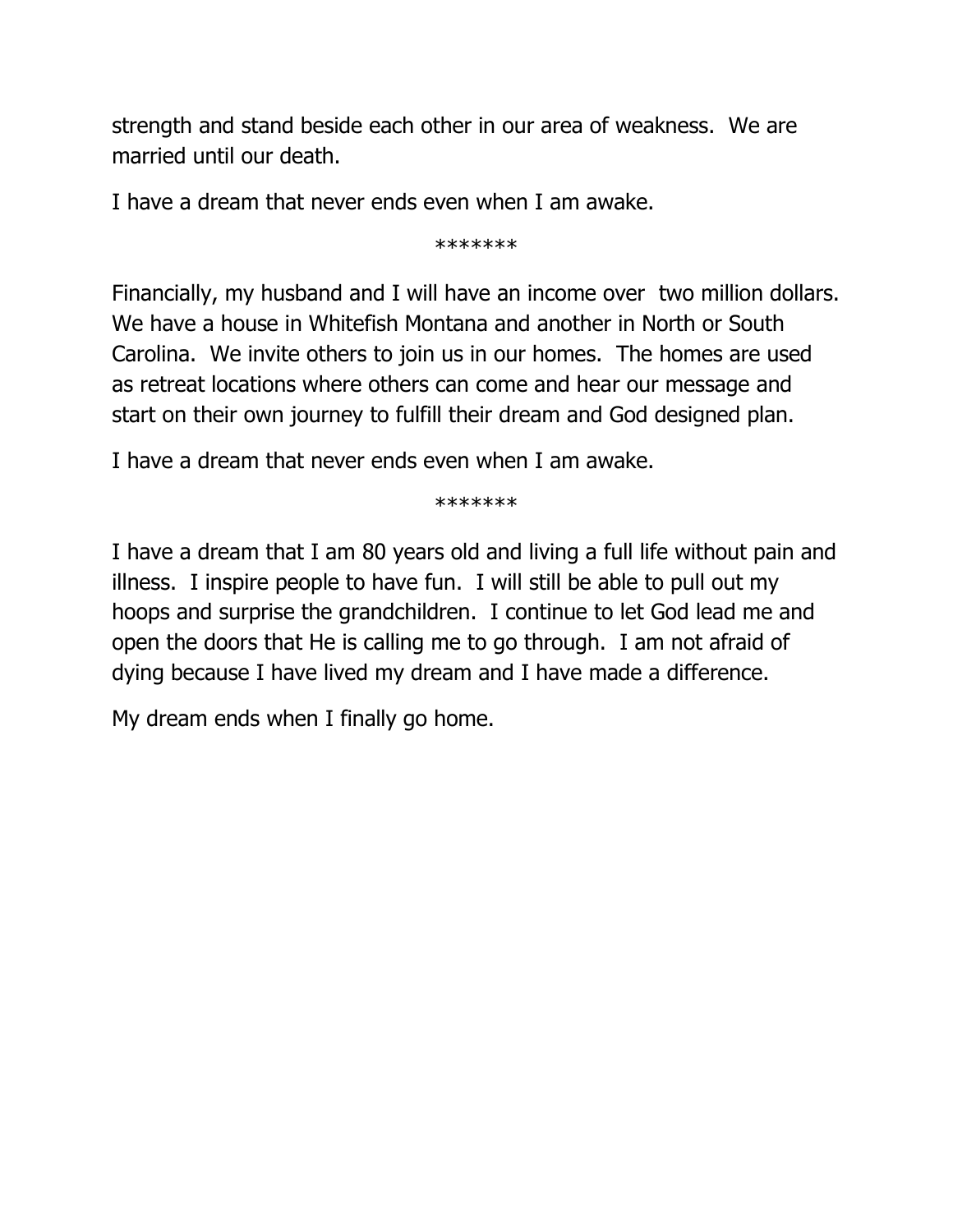## **Unifying Strategies**

- 1. Strategy Name: Personal Growth By myself I am limited to myself. By allowing the knowledge of others teach and lead me - my growth will be limitless
- 2. Strategy Name: Business Partnerships I will be intentional about growing and inviting others to share in my dream. When there is not an alignment in values and culture – there will be no business
- 3. Strategy Name: Converging Experiences God has blessed me with ideas and strengths that are not to be held onto. If I do not use them to my fullest capacity I will not be living out the gifts God has entrusted to me.

I may think I look silly, but I believe this is what makes God smile and laugh

- 4. Strategy Name: Captivating Resources There is no settling for average!
- 5. Strategy Name: 360 degree Leadership What I say and do will influence others. I must always remain a good steward of this responsibility.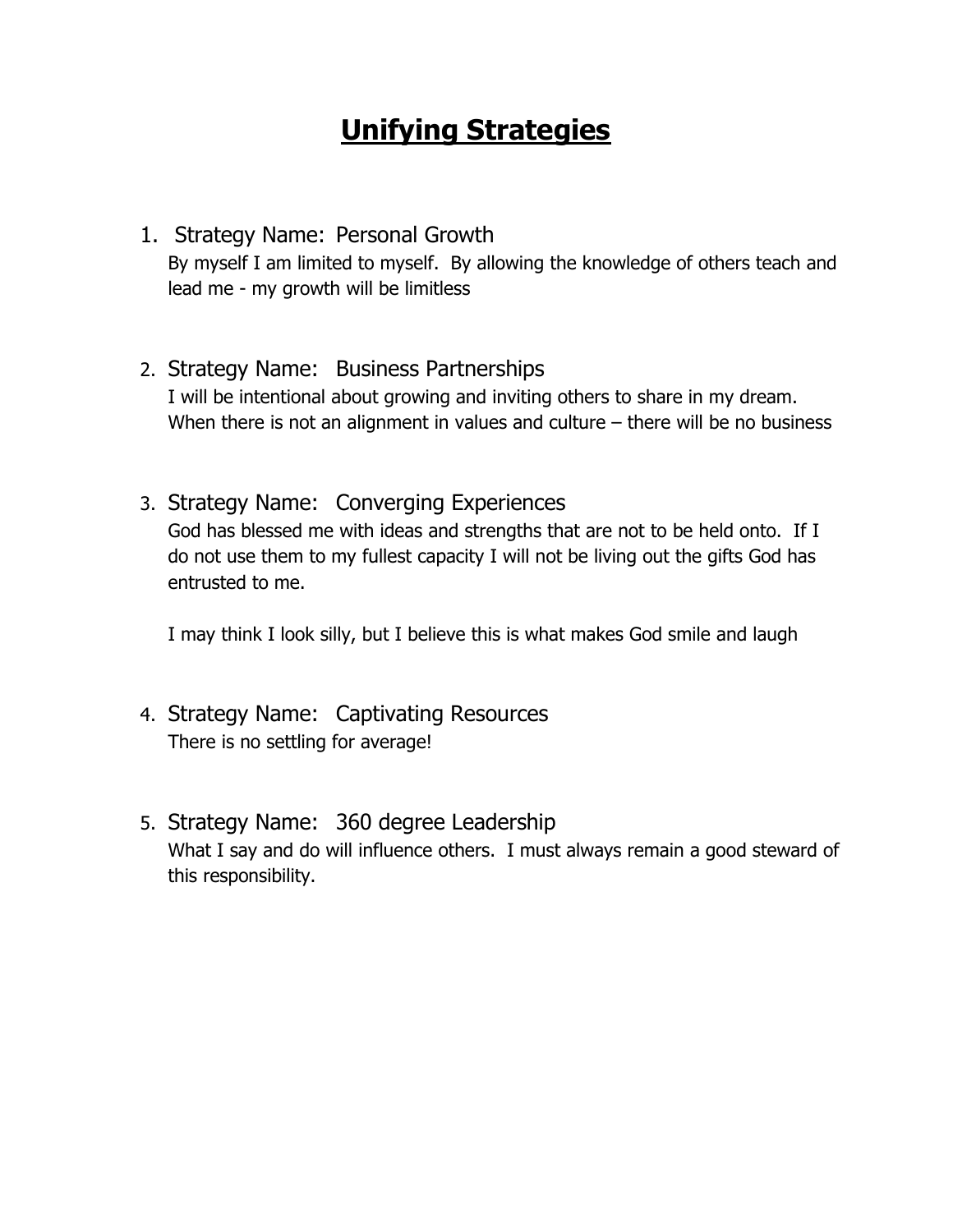## **Scorecard for Significance**

#### **Personal Growth**

Read – What I read is a direct correlation to where my mind goes

Write - Journaling will cause me to reflect and push me towards the edge of comfort. This will only be accomplished if I am honest with myself.

Speak – My words will be an expression (in all aspects) of my dream

Listen – What I hear will remain with me and is a direct correlation to where my mind goes

#### **Business Partnerships**

Tribe – Building a tribe that desires to understand their unique place in God's plan and, if called, confidently voice and share their passion.

Cause - Identifying programs that allow a person to feel engaged in the tribe.

Space - Designing locations (local, distant, and on-line) that allow people to connect, develop and grow into the person they are uniquely called to be

Values – Identifying organizations that share similar core values

#### **Converging Experiences**

Teaching – Identifying systems to teach information causing the generation of new thinking

Mentoring – sharing all experiences and asking the right questions for participant growth and insight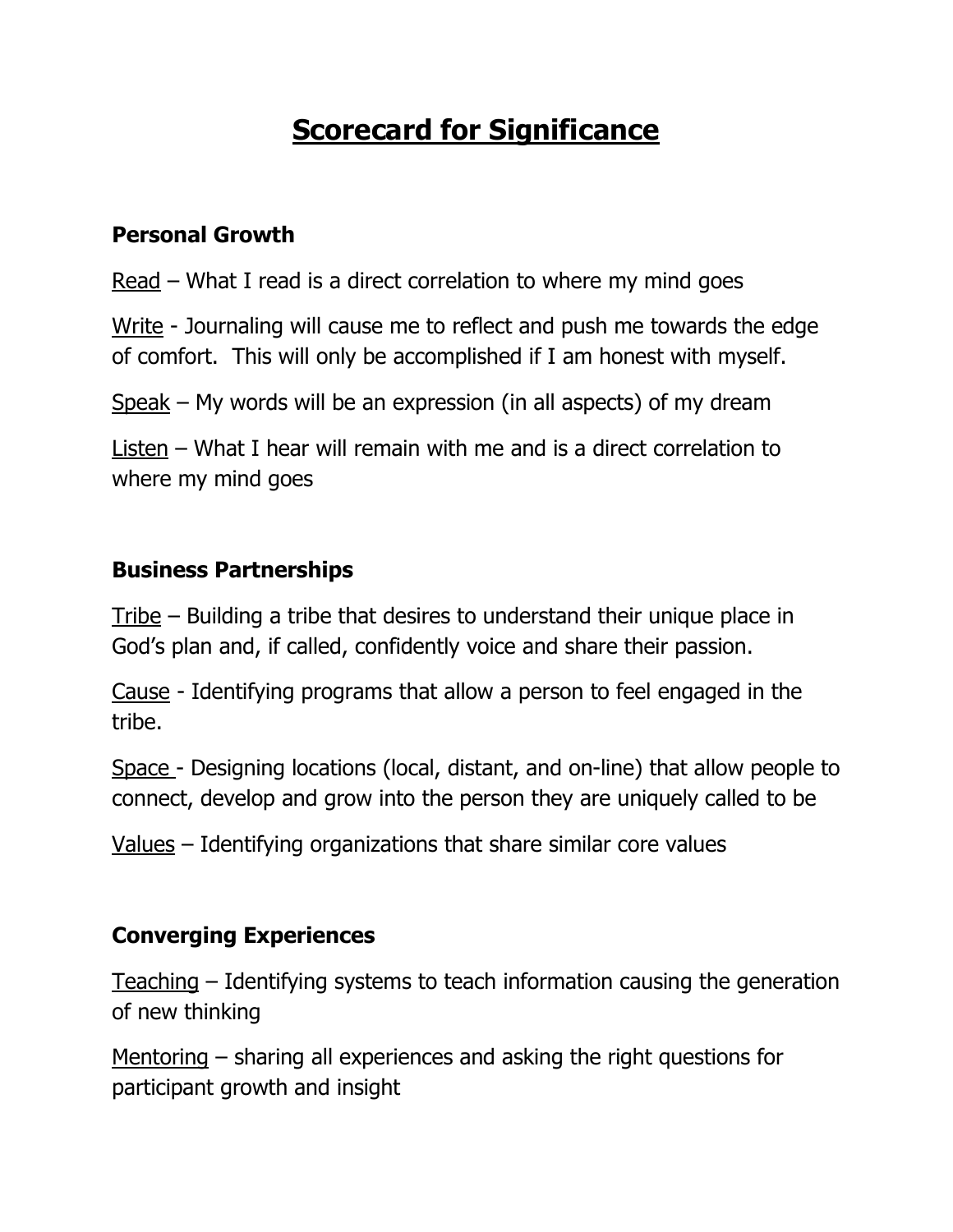Coaching – Working with others who are ready to move forward. They are ready to expose their passion and accept their purpose.

Speaking – Providing a venue that will equip any participant with the skills necessary to confidently speak and share their message with the world.

#### **Captivating Resources**

Written - Writing relevant information that will make the reader stop…think and compel them into action. They will never see a hula hoop in the same manner after they are introduced to this information.

Verbal – Speaking authentically from my own stories and message to empowering others to find their unique voice.

Visual – Creating visually appealing content that engages the mind and stirs the heart

Physical – Developing a sense of individual creativity by crafting unique items and ideas.

#### **360 Degree Leadership**

Connecting - Understanding that leadership is influence. Influence is rooted in trust and a true concern for others. This philosophy will be shared by all those involved.

Community – Creating a network of relationships with the common thread being the passionate love for God.

Dedicated Team – Developing a core team sharing and lifting up the weaknesses and strengths of the others.